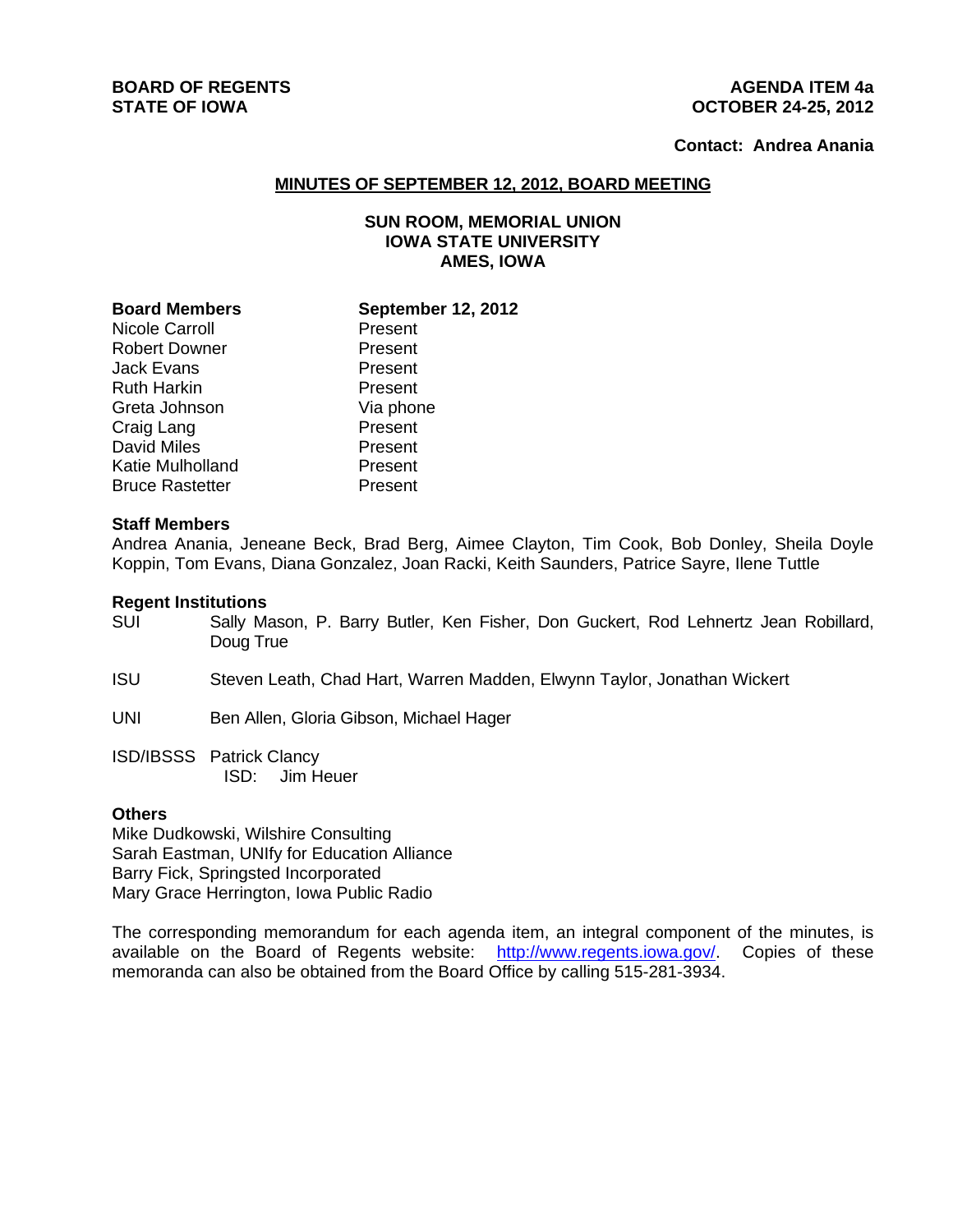#### **Call to Order for September 12, 2012**

President Lang called the Board of Regents meeting to order at 10:30 a.m.

Roll Call:

| Reger  | `arron | $\cdots$<br>ו שו | 17 I V<br>KIL. | $\sim$ | $\sim$<br>⊷ | Miles | – M⊔‼* |  |
|--------|--------|------------------|----------------|--------|-------------|-------|--------|--|
| Preser |        |                  |                |        |             |       |        |  |
| Abs    |        |                  |                |        |             |       |        |  |

#### **Audit/Compliance and Investment Committee**

The Audit/Compliance and Investment Committee met at this time.

#### **Board Receipt of Audit/Compliance and Investment Committee Report**

- MOVED by EVANS, SECONDED by DOWNER, to:
	- ▶ Receive the Investment and Cash Management Report for the Quarter Ended June 30, 2012;
	- ▶ Receive the Annual Review of Peer Group Comparisons;
	- Approve Capital Commitments to Private Equity Investments;
	- Approve the Annual Review of Brokerage Firms and Financial Institutions; and
	- ▶ Receive the report of the Audit/Compliance and Investment Committee.

| Regent | `arroll      | ⊃owner | <b>Evans</b> | Harkır | ∟ano | <b>Miles</b> | MUID. |   |
|--------|--------------|--------|--------------|--------|------|--------------|-------|---|
| Ave    | $\mathbf{x}$ |        | $\mathsf{x}$ | x      |      | $\mathsf{X}$ |       | X |
| Ahsei  |              |        |              |        |      |              |       |   |

MOTION APPROVED by ROLL CALL.

#### **University of Iowa Hospitals and Clinics Committee**

The University of Iowa Hospitals and Clinics met at this time.

## **Board Receipt of UIHC Committee Report**

- > MOVED by DOWNER, SECONDED by HARKIN, to receive the:
	- Report on FY 2012 Year-End and July 2013 Operating and Financial Performance;
	- Report of the University of Iowa Health Alliance; and
	- Report of the University of Iowa Hospitals and Clinics Committee.

| Re  | `orro |     | . kır | ∟an∩ | villes |     |
|-----|-------|-----|-------|------|--------|-----|
| Ave |       | . . | . .   |      |        | . . |
| Ahs |       |     |       |      |        |     |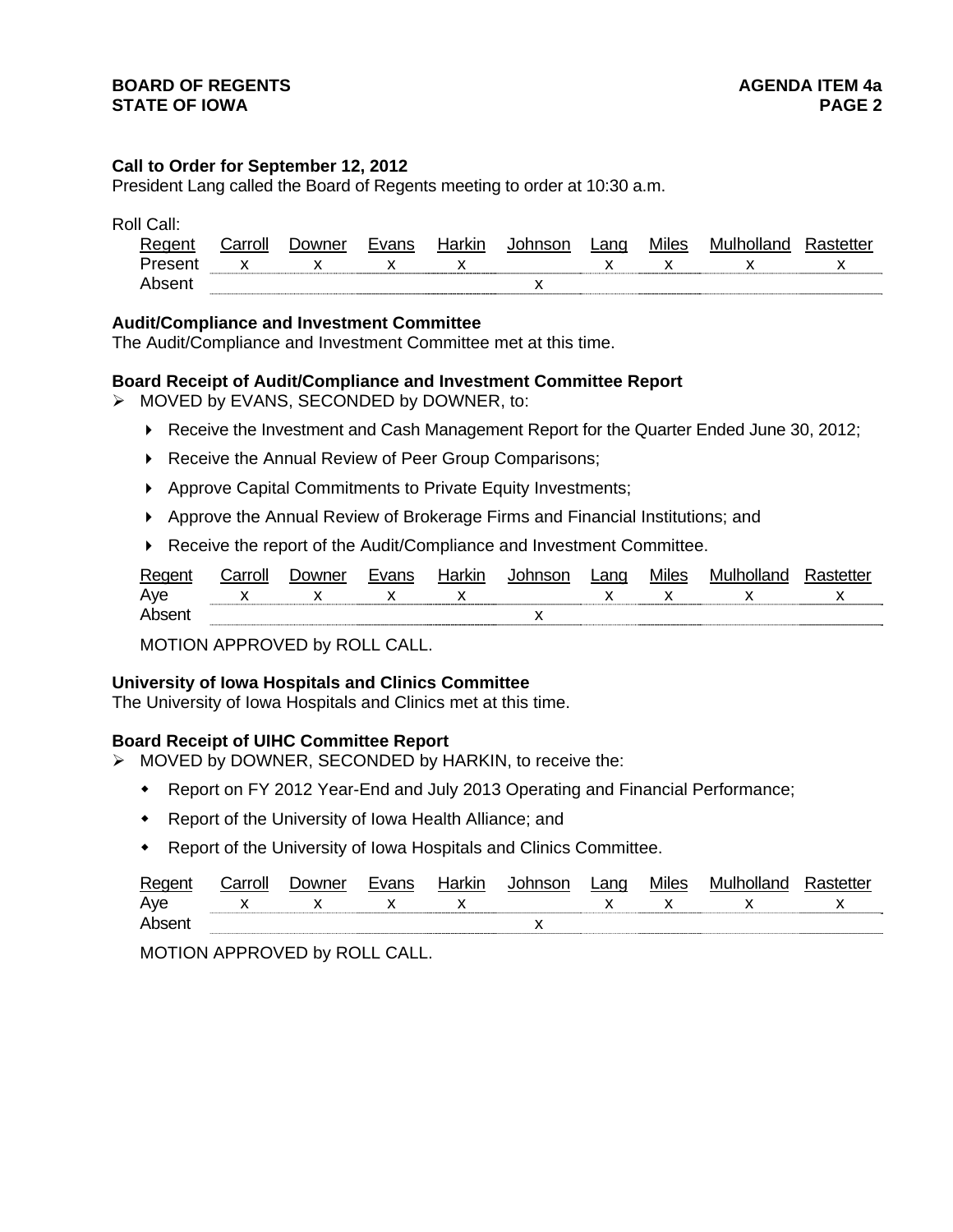## **Sale and Award of \$190,000,000 Hospital Revenue Bonds, Series S.U.I. 2012**

Policy and Operations Officer Joan Racki introduced Barry Fick from Springsted, Incorporated, the Board's financial advisor.

Barry Fick reported that: (1) seven bids were received; (2) the winning bid was submitted by J.P. Morgan Securities LLC; and (3) the true interest cost was 3.479%.

He said bids for the investment of the proceeds would be received later in the day to obtain the maximum interest rate possible.

 MOVED by EVANS, SECONDED by DOWNER, to approve A Resolution providing for the sale and authorizing and providing for the issuance and securing the payment of \$190,000,000 Hospital Revenue Bonds, Series S.U.I. 2012, for the purpose of constructing, improving, remodeling, repairing, furnishing, and equipping a new children's hospital at The State University of Iowa, funding a debt service reserve fund, and paying the costs of issuing said Bonds.

| Rec | $ -$ | owner<br>וווחו | Tuane. | Harkır |           | -anc | Miles | 1\/III |                          |
|-----|------|----------------|--------|--------|-----------|------|-------|--------|--------------------------|
| Aye | . .  |                | . .    |        |           |      |       |        | $\overline{\phantom{a}}$ |
| Δhς |      |                |        |        | $\lambda$ |      |       |        |                          |

MOTION APPROVED by ROLL CALL.

*Regent Johnson joined the meeting via phone.* 

#### **Board President Report**

President Lang:

- Announced a study on efficiency and productivity at Iowa's public universities and directed Executive Director Bob Donley to set the scope and create a request for proposal to hire an outside consultant; and
- Asked the University Presidents to consider a tuition freeze for undergraduate resident students for the 2013-2014 academic year.

*The full text of President Lang's comments for the two topics above may be found at: http://www.regents.iowa.gov/Meetings/DocketMemos/12Memos/September2012/agendaitem02remarksasread.pdf*

- ▶ Recognized UNIfy for Education Alliance (UEA) representative Sarah Eastman, who gave a brief overview of UEA and its initiatives and concerns.
- $\triangleright$  The Board received the report by GENERAL CONSENT.

## **CONSENT AGENDA**

- Minutes of August 2-3, 2012, Board Meeting
- Minutes of August 27, 2012, Telephonic Board Meeting
- ▶ Naming of Bargaining Teams
- ▶ Personnel Action
- University of Iowa Equipment Purchases
- ▶ Report of Crime Statistics at the Universities for the Quarter Ending June 30, 2012
- University of Iowa Update of Flood Recovery Status
- $\triangleright$  MOVED by CARROLL, SECONDED by DOWNER, to approve the CONSENT AGENDA.

| Regent | Carroll | Downer | Evans | Harkin | . Inhnsnn | Lang | <b>Miles</b> | Mulholland | etter |
|--------|---------|--------|-------|--------|-----------|------|--------------|------------|-------|
| Aye    |         |        |       |        |           |      |              |            |       |
| Nay    |         |        |       |        |           |      |              |            |       |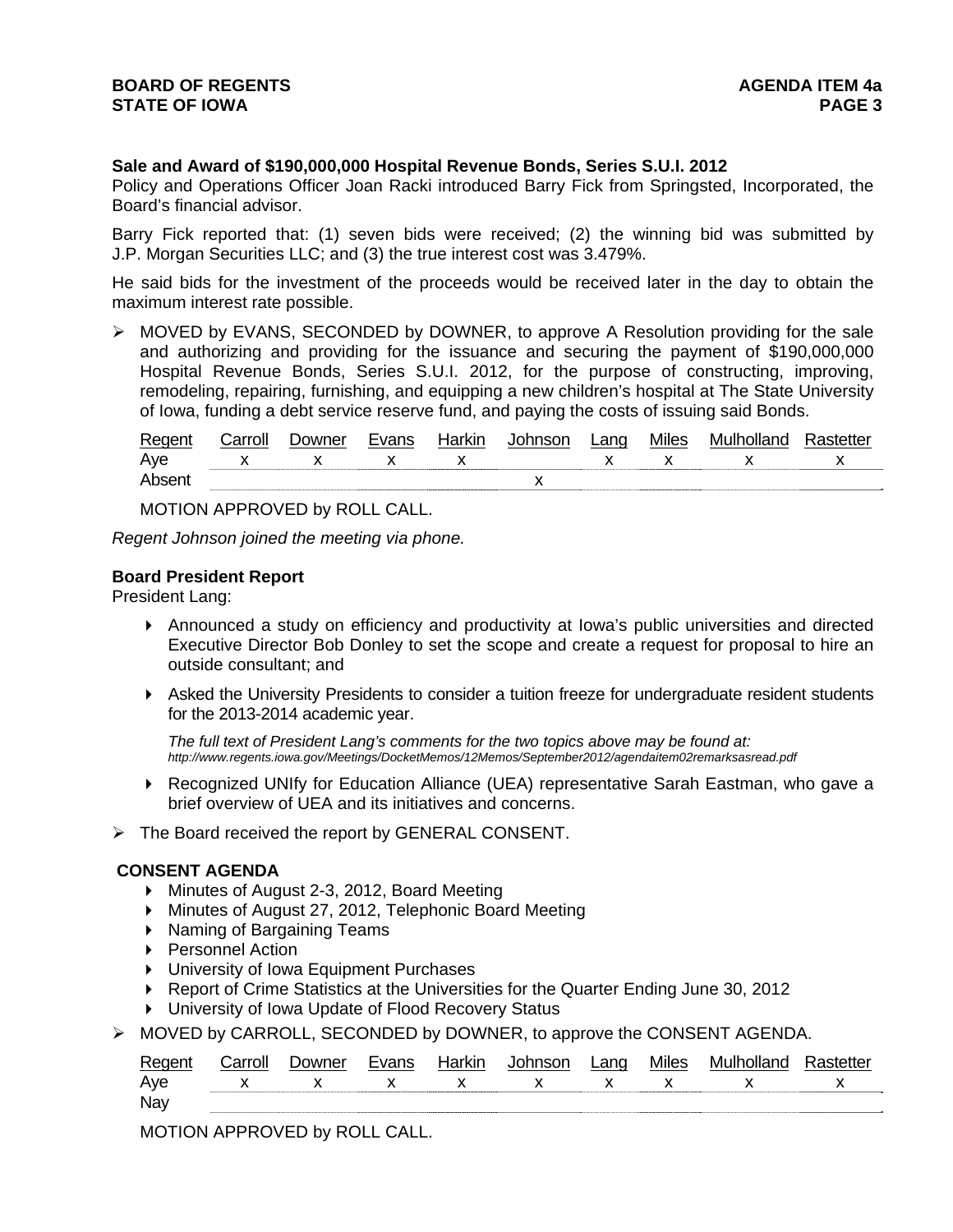## **FY 2014 Operating and Other Fund Appropriations Requests**

Chief Business Officer Patrice Sayre provided highlights of the report.

- > MOVED by RASTETTER, SECONDED by EVANS, to:
	- Based on proposed spending and funding plans, approve the identified operating appropriations requests for FY 2014 totaling \$644 million; and
	- Authorize actions by designated Regent staff to seek collaboration and partnerships between Regent institutions and other sectors of state government.

| Regen | Carroll | <i>D</i> owner | Evane | Harkır | _ano | <b>Miles</b> | :tte |
|-------|---------|----------------|-------|--------|------|--------------|------|
| Ave   |         |                |       |        |      |              |      |
| Nay   |         |                |       |        |      |              |      |

MOTION APPROVED by ROLL CALL.

## **Five-Year Capital Plans, Including FY 2014 Capital Request**

Policy and Operations Officer Joan Racki provided highlights of the report.

- MOVED by HARKIN, SECONDED by MULHOLLAND, to:
	- $\triangleright$  Approve the Five-Year State-Funded Capital Plan for FY 2014 FY 2018 of \$658.9 million, including a capital request of \$89.0 million for FY 2014, to be funded by capital appropriations or Academic Building Revenue Bonds (Table 1, page 5 in the memorandum);
	- ▶ Receive the Five-Year Capital Plan (FY 2014 FY 2018) of \$198.0 million for the University of Iowa Hospitals and Clinics to be funded by Hospital Building Usage Funds, Hospital Revenue Bonds, and Gifts and Grants (Table 2, pages 6-7 in the memorandum); and
	- Receive the report on FY 2014 FY 2018 capital plans of \$496.5 million for the universities and special schools to be funded by sources other than capital appropriations, Academic Building Revenue Bonds, or UIHC Funds (Table 3, pages 8-10 in the memorandum).

| Regen | $\sim$ | <b>JOMINAR</b> | 1000 | Harkır | ,nnoon | _ano | Miles | - Mult |     |
|-------|--------|----------------|------|--------|--------|------|-------|--------|-----|
| Ave   |        |                |      |        |        |      |       |        | . . |
| Nay   |        |                |      |        |        |      |       |        |     |

MOTION APPROVED by ROLL CALL.

#### **Register of University of Iowa Capital Improvement Business Transactions**

Vice President Doug True; Director of Planning, Design and Construction in Facilities Management Rod Lehnertz; and Associate Vice President and Director of Facilities Management Don Guckert explained the transactions.

- $\triangleright$  MOVED by RASTETTER, SECONDED by MULHOLLAND, to approve the actions outlined in the agenda item:
	- ▶ Medical Laboratories Renovate 2nd Floor South and Bowen Science Building Renovate 2-400 Core;
	- Utilities Distribution System Replace Steam and Condensate Lines to UIHC Carver Pavilion;
	- $\blacktriangleright$  Hawkeye Tennis and Recreation Complex Marching Band, Athletics and Recreational Services Indoor Turf Addition;
	- Oakdale Campus / UI Research Park Construct Vivarium Facility; and
	- ▶ Power Plant Install Back-Up Power and Auxiliaries project.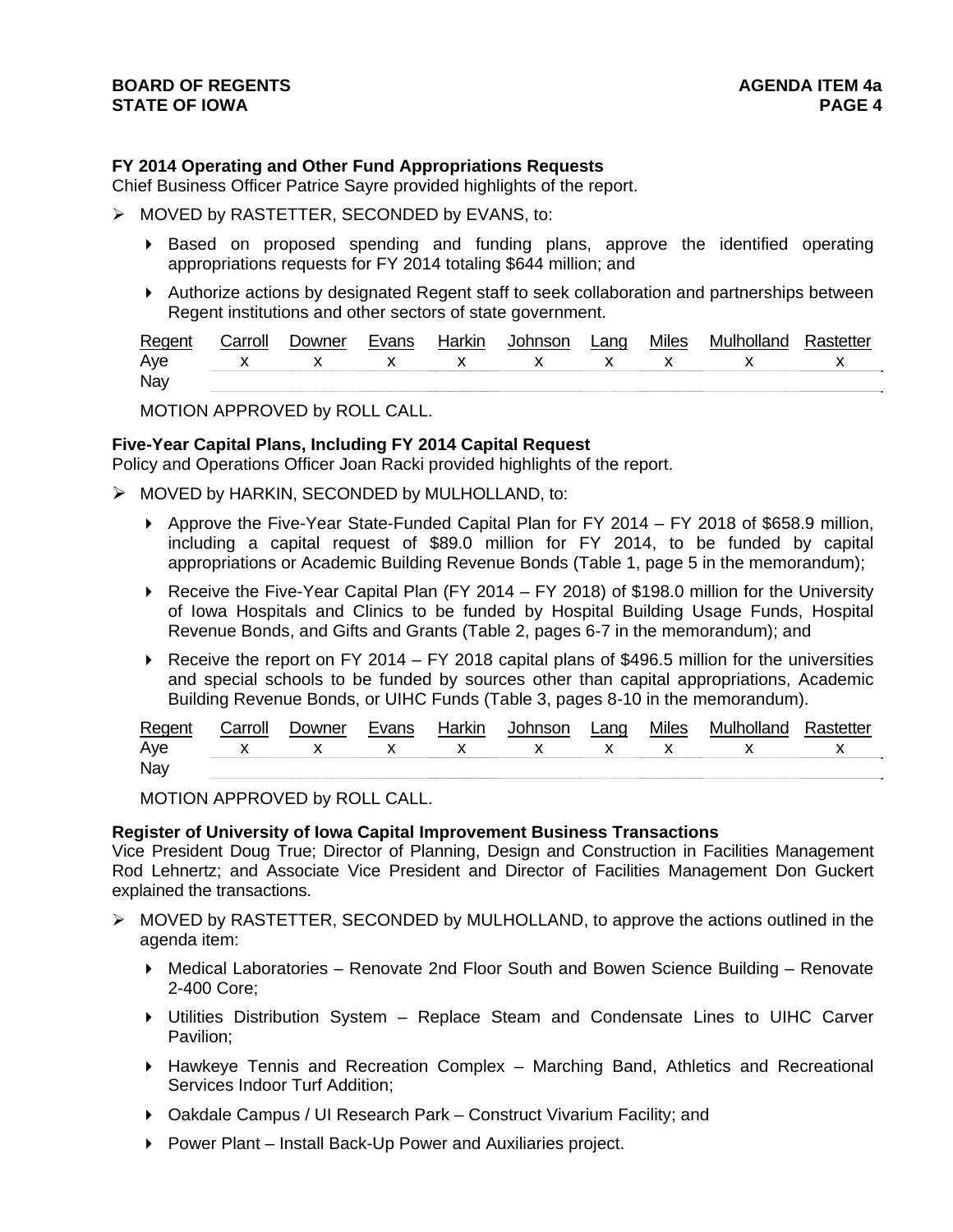## **BOARD OF REGENTS AGENER AGENERAL LIMIT CONTROL STATE OF IOWA** PAGE 5

- $\triangleright$  MOVED by DOWNER, SECONDED by EVANS, to amend two pieces of the proposed requested actions outlined in the agenda item as follows:
	- **Hawkeye Tennis and Recreation Complex Marching Band, Athletics and Recreational Services Indoor Turf Addition** 
		- Authorize permission to proceed with project planning, including the use of the design-build-bridging process, with the understanding that appropriate criteria for selection of the design-build firm would be reviewed with the Board Office submitted to the Board for approval.
		- Revise the Board's previously granted permission to proceed with project planning for the **Oakdale Campus / UI Research Park – Construct Vivarium Facility** to include the use of the design-build-bridging process, with the understanding that appropriate criteria for the selection of the design-build firm would be reviewed with the Board Office submitted to the Board for approval.

MOTION APPROVED by VOICE; RASTETTER VOTED NAY.

- $\triangleright$  The Board voted on the following motion as amended:
	- The following actions for the **Medical Laboratories Renovate 2nd Floor South** and **Bowen Science Building – Renovate 2-400 Core** projects:
		- Acknowledge receipt of the University's initial submission of information to address the Board's capital project evaluation criteria (In the memorandum, see Attachment A for the Medical Laboratories and Attachment B for Bowen Science);
		- Accept the Board Office recommendation that the projects meet the necessary criteria for Board consideration; and
		- Authorize permission to proceed with project planning, including the selection of Carlson Design Team for the Medical Laboratories project and Rohrbach Associates for the Bowen Science project.
	- Permission to proceed with project planning and the selection of Shive-Hattery, Inc. as the design professional for the **Utilities Distribution System – Replace Steam and Condensate Lines to UIHC Carver Pavilion** project.
	- The following actions for the **Hawkeye Tennis and Recreation Complex Marching Band, Athletics and Recreational Services Indoor Turf Addition.** 
		- Acknowledge receipt of the University's initial submission of information to address the Board's capital project evaluation criteria (see Attachment C in the memorandum);
		- Accept the Board Office recommendation that the project meets the necessary criteria for Board consideration; and
		- Authorize permission to proceed with project planning, including the use of the design build- bridging process, with the understanding that appropriate criteria for selection of the design-build firm would be submitted to the Board for approval.
	- Revise the Board's previously granted permission to proceed with project planning for the **Oakdale Campus / UI Research Park – Construct Vivarium Facility** to include the use of the design-build-bridging process, with the understanding that appropriate criteria for the selection of the design-build firm would be submitted to the Board for approval.
	- ▶ Project description and budget (\$16,667,545) for the **Power Plant Install Back-Up Power and Auxiliaries** project.

MOTION APPROVED UNANIMOUSLY.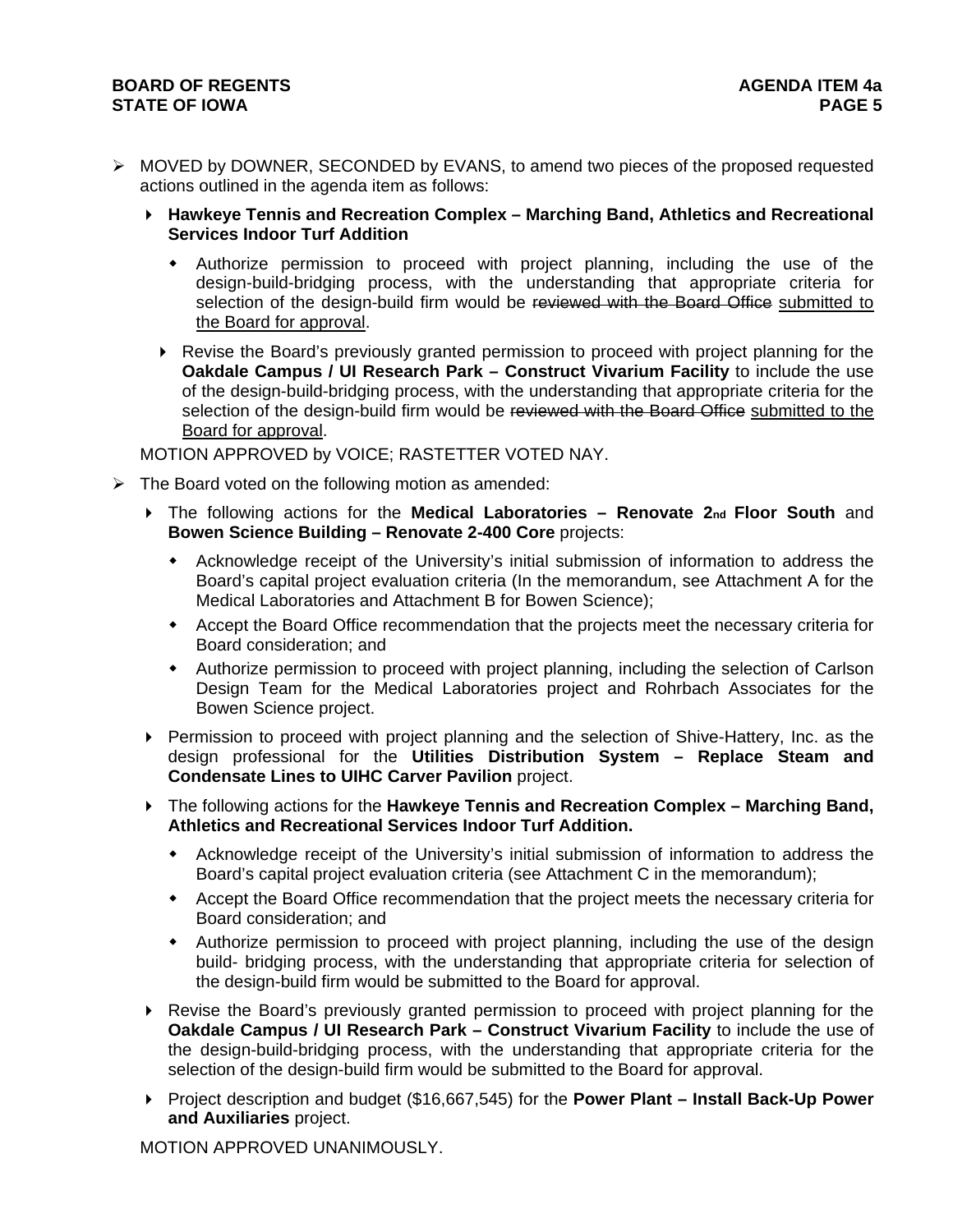# **Register of Iowa State University Capital Improvement Business Transactions**

Vice President Warren Madden explained the proposed actions.

 $\triangleright$  MOVED by EVANS, SECONDED by HARKIN, to approve the actions outlined in the agenda item for the **Wilson Hall – Install Fire Sprinkler and Improvements** project.

MOTION APPROVED UNANIMOUSLY.

#### **Register of University of Northern Iowa Capital Improvement Business Transactions** Vice President Michael Hager highlighted the proposed actions.

 MOVED by DOWNER, SECONDED by HARKIN, to approve the actions outlined in the agenda item for the **President's House Modifications** project.

MOTION APPROVED UNANIMOUSLY.

## **Institutional Agreements, Leases, and Easements**

Policy and Operations Officer Joan Racki explained the proposed leases and easement.

- $\triangleright$  MOVED by EVANS, SECONDED by CARROLL, to approve the following items as outlined in the agenda item, subject to approval of the final documents by the Board Office and Attorney General's Office:
	- A lease agreement with Streb Investment Partnership LC for the benefit of the University of Iowa;
	- A utility easement agreement with Interstate Power and Light Company for the benefit of Iowa State University; and
	- A revised lease agreement with Dickson and Luann Jensen for the benefit of Iowa State University.

| Regent   | شarroll | <i>D</i> owner   | Evans | Harkın | <b>Johnson</b> | Lang | <b>Miles</b> | Mulholland | Rastetter |
|----------|---------|------------------|-------|--------|----------------|------|--------------|------------|-----------|
| Aye      |         | $X$ (item 2 & 3) |       |        |                |      |              |            |           |
| Abstair. |         | Y (item 1,       |       |        |                |      |              |            |           |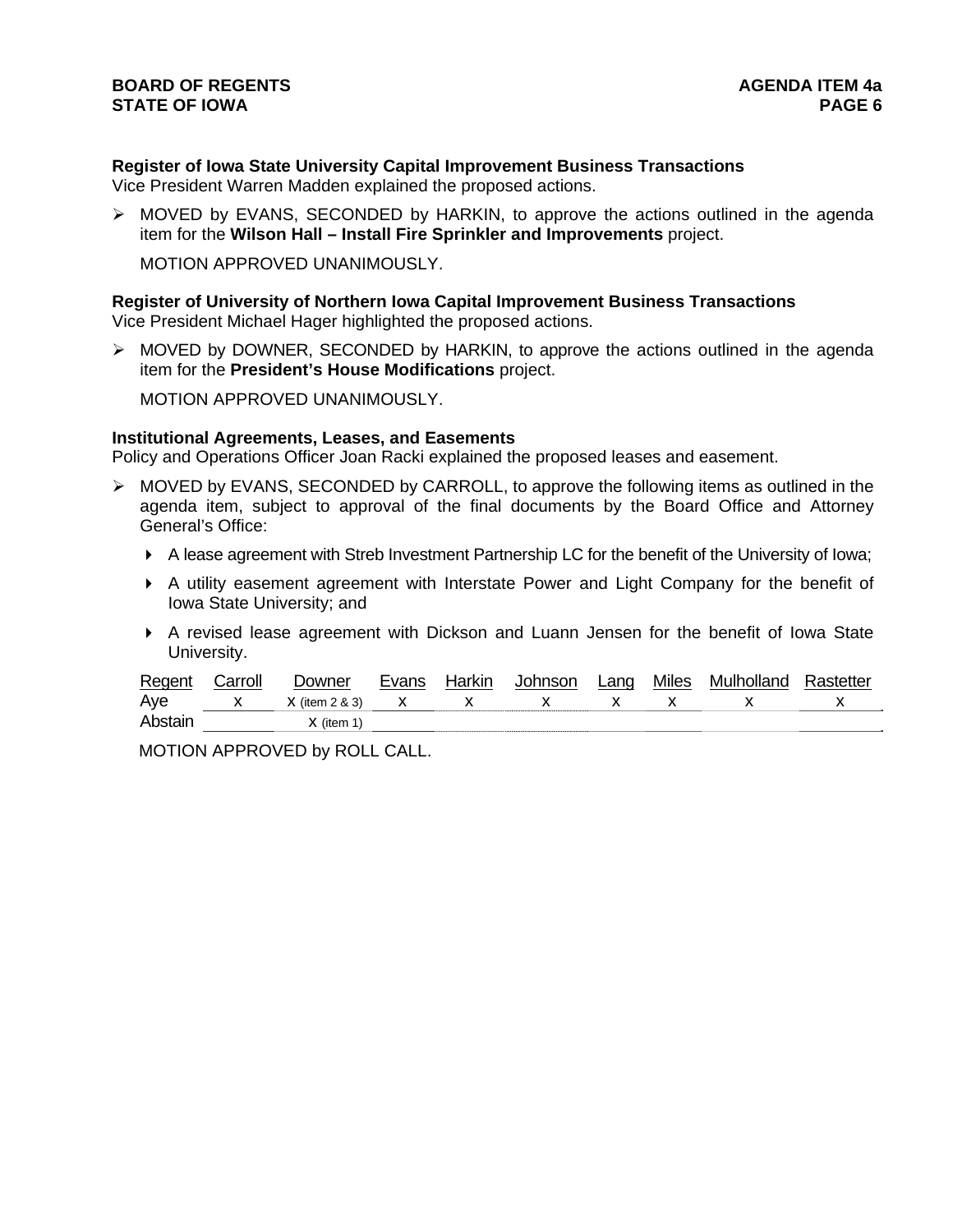## **BOARD OF REGENTS** AGENERAL BOARD OF REGENTS **STATE OF IOWA** PAGE 7

## **Report of Education and Student Affairs Committee**

- $\triangleright$  MOVED by MULHOLLAND, SECONDED by CARROLL, to recommend that the Board:
	- Approve the minutes of the Education and Student Affairs Committee from August 2, 2012;
	- ▶ Receive the 2011-2012 annual report of the Iowa Lakeside Laboratory Regents Resource Center;
	- Approve the 2012-2013 budget for the Iowa Lakeside Laboratory Regents Resource Center;
	- Approve the request by the University of Iowa to suspend admissions for 3 years to the Ph.D. Program in Comparative Literature in the Department of Cinema and Comparative Literature in the College of Liberal Arts and Sciences. The necessary coursework will continue to be provided to the current students so that they can complete their program in a timely manner;
	- Approve the request by the University of Iowa to terminate the Master of Arts Program in Health and Sport Studies. The proposed termination will not become effective until the current students complete their program or transfer to another program;
	- Approve a name change at the University of Iowa: Master of Science Program in Exercise Science to Master of Science Program in Health and Human Physiology;
	- Approve a name change at the University of Iowa: Ph.D. Program in Integrative Physiology to Ph.D. Program in Health and Human Physiology;
	- ▶ Receive an update report of the Feasibility Study and Planning Committee;
	- Receive the update on restructuring teacher education field experiences at the University of Northern Iowa;
	- Receive the update on the Biennial Faculty Activities Report Collaborative Project; and
	- Receive the update of the 2012 Education and Student Affairs Committee Work Plan.

| Regent | `arrolı | . )∩wner | Evane | Harkın       | Johnson      | Land | <b>Miles</b> | Mulholland |  |
|--------|---------|----------|-------|--------------|--------------|------|--------------|------------|--|
| Aye    |         |          |       | $\mathsf{X}$ | $\mathbf{x}$ |      |              |            |  |
| Nay    |         |          |       |              |              |      |              |            |  |

MOTION APPROVED by ROLL CALL.

#### **Board of Regents Student Financial Aid Committee Report**

Chief Academic Officer Dr. Diana Gonzalez provided highlights of the report.

- MOVED by MILES, SECONDED by HARKIN, to:
	- Receive the Board of Regents Student Financial Aid Committee recommendations to replace the use of tuition set-aside funds for student financial aid for Iowa undergraduate students who attend Iowa public universities and who demonstrate need; and
	- Approve a new legislative request of \$39.5 million for a new state-funded need-based student financial aid program for Iowa undergraduate students who attend Iowa public universities and who demonstrate need.

| Regent | Carrol∟ | Jowner | <b>Evans</b> | Harkir | Iohncon | Lano | <b>Miles</b> | Mulholland |                          |
|--------|---------|--------|--------------|--------|---------|------|--------------|------------|--------------------------|
| Aye    |         |        |              |        | ,,      |      |              |            | $\overline{\phantom{a}}$ |
| Nay    |         |        |              |        |         |      |              |            |                          |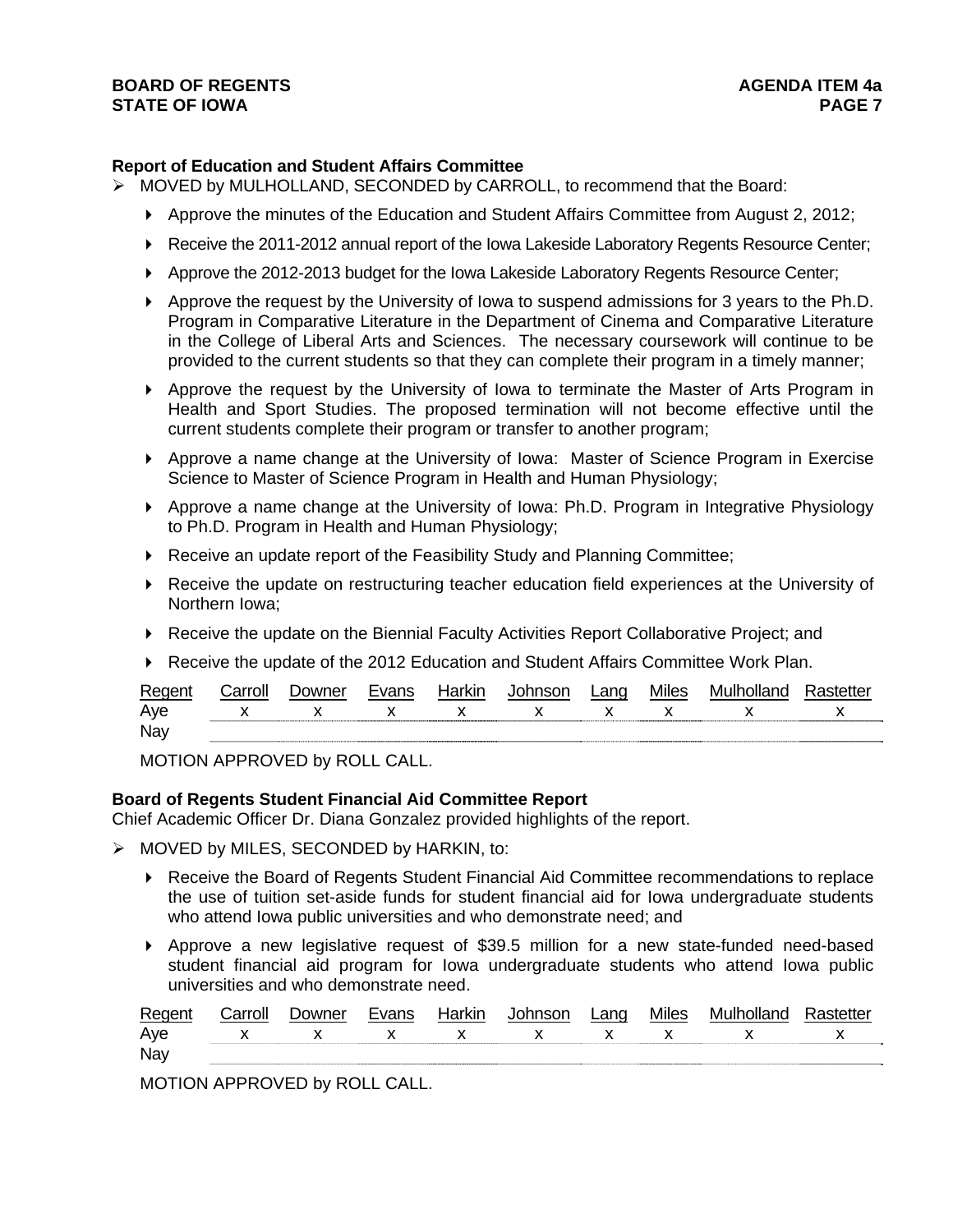**Iowa Public Radio (IPR) Annual Report and Appointment of New Board of Directors Members**  IPR Chief Executive Officer Mary Grace Herrington provided highlights of the annual report and appointment of the two new IPR Board of Directors members.

- > MOVED by MILES, SECONDED by RASTETTER, to:
	- ▶ Receive the Iowa Public Radio annual report; and
	- Approve the two new community directors for the Iowa Public Radio Board of Directors as outlined in the agenda item.

| Regen  | `arrolı | Evane | Harkin | ∟ano | <b>Miles</b> | n Mulhollang |  |
|--------|---------|-------|--------|------|--------------|--------------|--|
| Ave    |         |       |        |      |              |              |  |
| Absent |         |       |        |      |              |              |  |

MOTION APPROVED by ROLL CALL.

## **University of Iowa Child Care Center Request for Proposal**

Vice President Doug True provided an oral report on a request for proposal to identify a third party vendor which would build, own, and operate a child care facility on the land leased to the vendor on the University of Iowa Hawkeye Campus.

> The Board received the oral report by GENERAL CONSENT.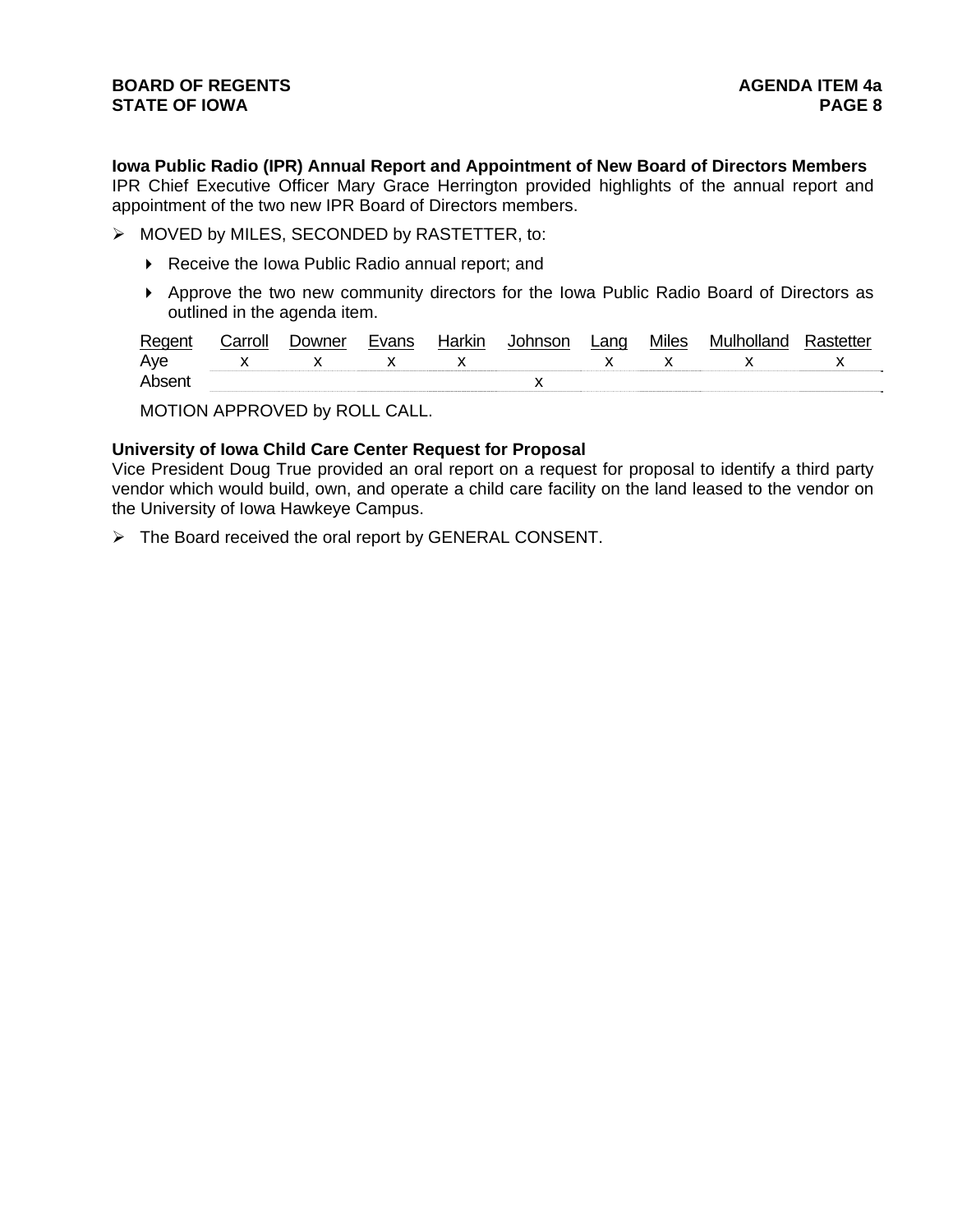## **BOARD OF REGENTS** AGENERAL MEDICINE AGENERAL MEDICINE AGENERAL MEDICINE AGENERAL MEDICINE AGENERAL MEDICINE AGENERAL MEDICINE AGENERAL MEDICINE AGENERAL MEDICINE AGENERAL MEDICINE AGENERAL MEDICINE AGENERAL MEDICINE AGENE **STATE OF IOWA PAGE 9**

## **University of Northern Iowa Presidential Search**

Regent Carroll provided an update on the search.

 MOVED by CARROLL, SECONDED by MILES, to appoint the following 20 members to the Presidential Search Committee:

| ▶ | Ken Brown              | UNI College of Business Administration      |
|---|------------------------|---------------------------------------------|
| ▶ | Sue Etscheidt          | UNI College of Education                    |
| ▶ | Jeff Funderburk        | UNI College of Humanities, Arts & Sciences  |
| ▶ | Anne Woodrick          | UNI College of Social & Behavioral Sciences |
| ▶ | David Mason            | <b>UNI Foundation</b>                       |
| ▶ | Justin Bierman         | <b>UNI Alumni Association</b>               |
| ▶ | Cliff Chancey          | UNI Academic Affairs Council                |
| ▶ | Dan Power              | UNI - United Faculty                        |
| ▶ | <b>Bettina Fabos</b>   | UNI - United Faculty                        |
| ▶ | C. Scott Peters        | <b>UNI Faculty Senate</b>                   |
| ▶ | Jordan Bancroft-Smithe | Northern Iowa Student Government            |
| ▶ | Mark Rowe-Barth        | UNI Professional & Scientific Council       |
| ▶ | Julee Jacobson         | UNI Supervisory & Confidential Council      |
| ▶ | Susan Baker            | <b>AFSCME Council 61</b>                    |
| ▶ | Mark Oman              | Public                                      |
| ▶ | Diane Bridgewater      | Public                                      |
| ▶ | Stan Askren            | Public                                      |
| ▶ | Nicole Carroll         | Board of Regents                            |
| ▶ | Katie Mulholland       | Board of Regents                            |
| ▶ | Jack Evans             | Board of Regents                            |

EX-OFFICIO/NON-VOTING MEMBERS:

▶ Bob Donley Board of Regents – Board Office

▶ Diana Gonzalez Board of Regents – Board Office

| Regen | `arrolı  | . )∩wner | Evanc | Jorlan | $  -$ | ano | NЛ |  |
|-------|----------|----------|-------|--------|-------|-----|----|--|
| Ave   | v<br>. . |          |       | х      |       |     |    |  |
| Ahse  |          |          |       |        |       |     |    |  |

MOTION APPROVED by ROLL CALL.

 MOVED by MULHOLLAND, SECONDED by EVANS, to amend the composition of the Presidential Search Committee to add one additional member to the Presidential Search Committee - University of Northern Iowa College of Business Dean Farzad Moussavi.

| Regent | Carroll | Downer      | Evans | Harkin | Johnson                       | Lang | Miles | Mulholland | Rastetter |
|--------|---------|-------------|-------|--------|-------------------------------|------|-------|------------|-----------|
| Aye    |         | $\mathbf x$ |       |        | $\mathsf{x}$ and $\mathsf{x}$ |      |       |            |           |
| Absent |         |             |       |        |                               |      |       |            |           |

MOTION APPROVED by ROLL CALL.

MOVED by HARKIN, SECONDED by RASTETTER, to approve the motion as amended.

|     | " | )∩wn≏r | مساحصا<br>NIL | noon | ∟ano | Miles |                          |
|-----|---|--------|---------------|------|------|-------|--------------------------|
| Ave |   |        |               |      |      |       | $\overline{\phantom{a}}$ |
|     |   |        |               | . .  |      |       |                          |